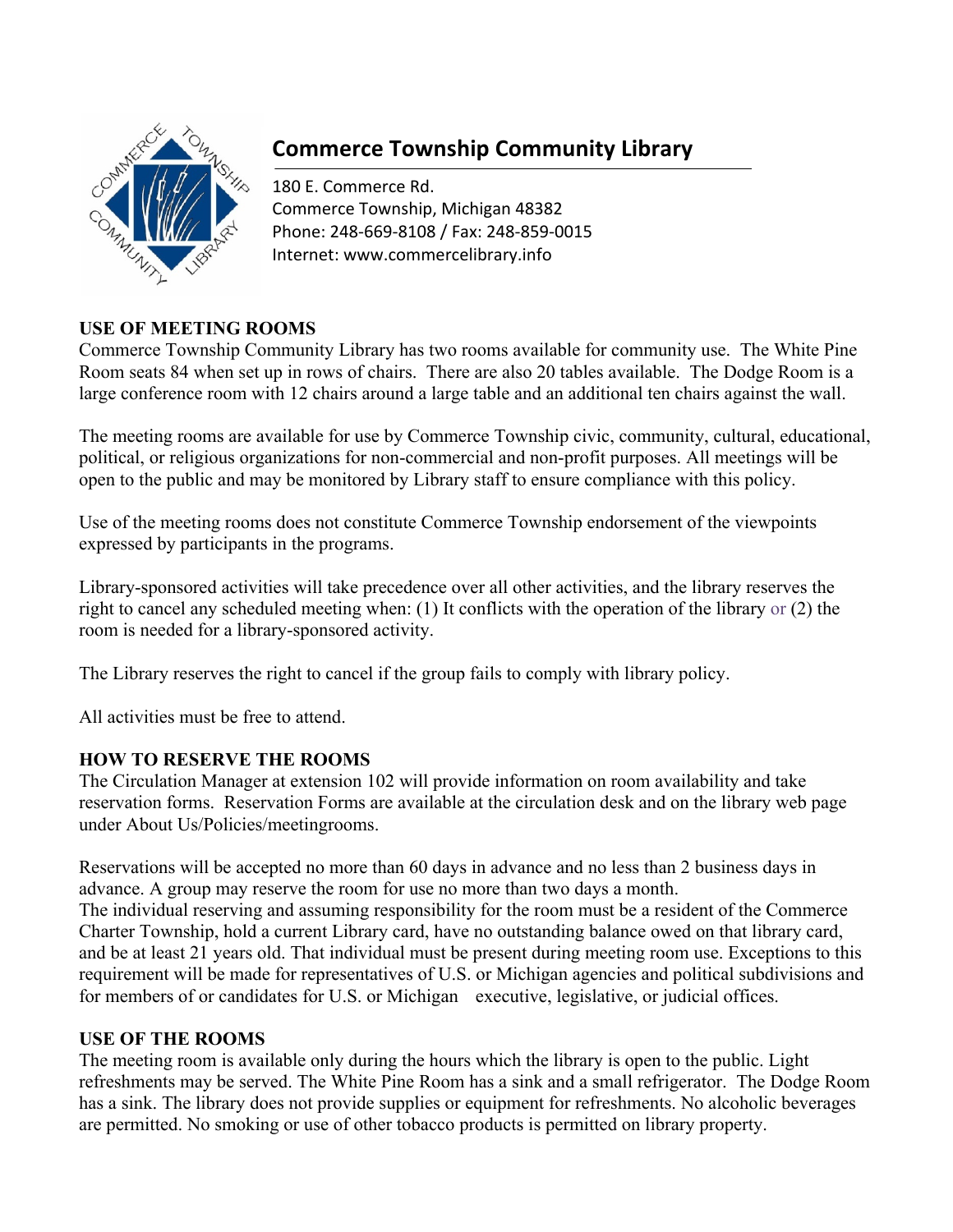The meeting rooms are not available for personal or family parties or purely social functions unless sponsored by the library or approved by the Director.

Both rooms are available for the use of businesses at a cost of \$30.00 per hour. Whole hours only are available, no partial hours.

The rooms are available to local elected officials and government units for meetings such as a local town hall, and political party meetings. Elected officials serving Commerce Township do not need to hold a library card in order to make reservations.

Persons under age 18 using the meeting room must be supervised by adults. The adult supervisor will be responsible for any damage.

If children are brought to adult meetings, the accompanying adult is responsible for the children's behavior. The Library's unattended children policy requires that children under age 8 be accompanied by an adult at all times.

No admission fees may be charged. No buying or selling is permitted. Exceptions must be arranged with the Director.

The scheduling party may arrange the chairs and tables to suit their needs. Following the meeting, furniture should be returned to the original arrangement, and the room should be left in good order. Any special cleaning needed after the meeting will be paid for by the booking organization.

No provision can be made for the storage of equipment and supplies to be used by the groups using the meeting rooms.

Special arrangements must be made in advance to use the library's audio-visual equipment. A laptop with an HDMI cable is needed to connect to the White Pine Room projector or the Dodge Room television.

Use of the meeting room shall conform to all local, state, and federal laws and regulations.

Use of the meeting rooms shall conform to all library policies including the library's Patron Behavior Policy.

The Director or her/his designee has the power to terminate any meeting use which disrupts Library operations.

Any open flames, including the use of open candles, are prohibited by state fire regulations.

Room temperature is pre-set and cannot be adjusted by library staff.

#### **SECURITY**

The library does not assume any responsibility or liability for the security of personal or organizational items.

#### **DAMAGES**

Organizations holding meetings assume responsibility for any damage to the property due to the group's occupancy. A written agreement will be signed in advance by the person representing the group, assuming responsibility.